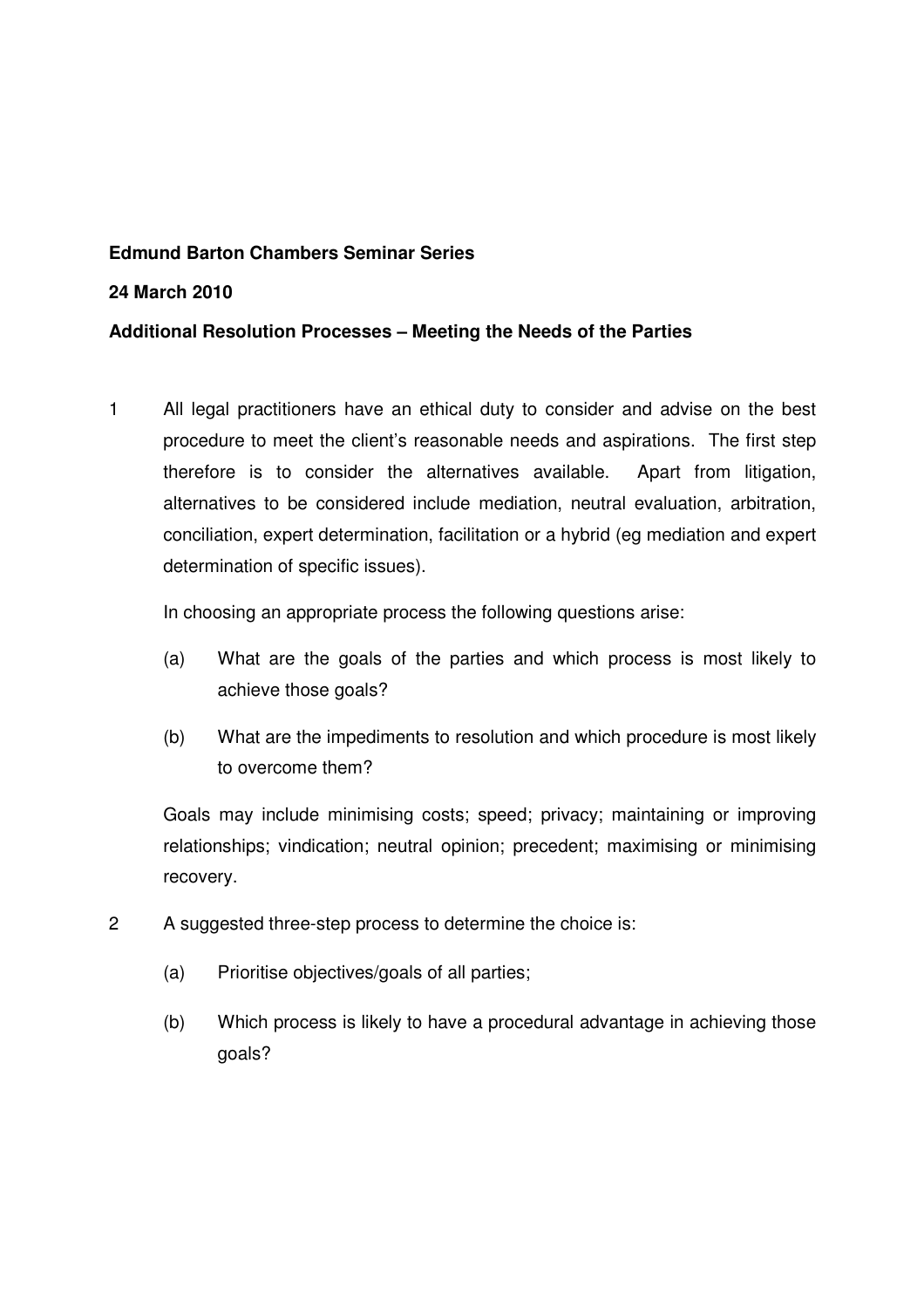- (c) Which process will overcome likely impediments, eg emotional issues, factual disputes, multiple parties, psychological barriers, capacity to negotiate effectively, unrealistic expectations and power imbalance?<sup>1</sup>
- 3 Mediation is fast becoming the preferred procedure, as:

"It has the greatest likelihood of overcoming all impediments except different views of facts and law and the jackpot syndrome. Furthermore a skilled mediator can often obtain a settlement without the necessity of resolving disputed questions of fact or law ... mediation, if it is a procedure that satisfies the parties' goals, should, absent some compelling indications to the contrary, be the first procedure used."<sup>2</sup>

4 Mediation can achieve most goals where the parties do not require a result imposed on them by a third person and even if the parties require partial independent determination. As discussed hereafter, the need to evaluate disputed facts can also be addressed.

### 5 What types of dispute can be mediated?

All private disputes are amenable to mediation. But even disputes that require the exercise of a discretion by the court can be mediated subject to the Court's approval, for example where civil penalties may be imposed under environmental legislation, or action by ASIC under the Corporations Act.

# 6 When to mediate

Some practitioners have entrenched views that there is no point in mediating until the parties' positions are clearly articulated in pleadings and the discovery process is complete. Obviously the knowledge gained is important. But that

 $\frac{1}{1}$ Sander FEA and Goldberg SB, "Fitting the Forum to the Fuss: A User-Friendly Guide to Selecting an ADR Procedure".

 $\overline{2}$ Sander FEA and Rozdeiczerd, "Matching Cases and Dispute Resolution Procedures": Detailed Analysis Leading to a Mediation Centred Approach" (2006).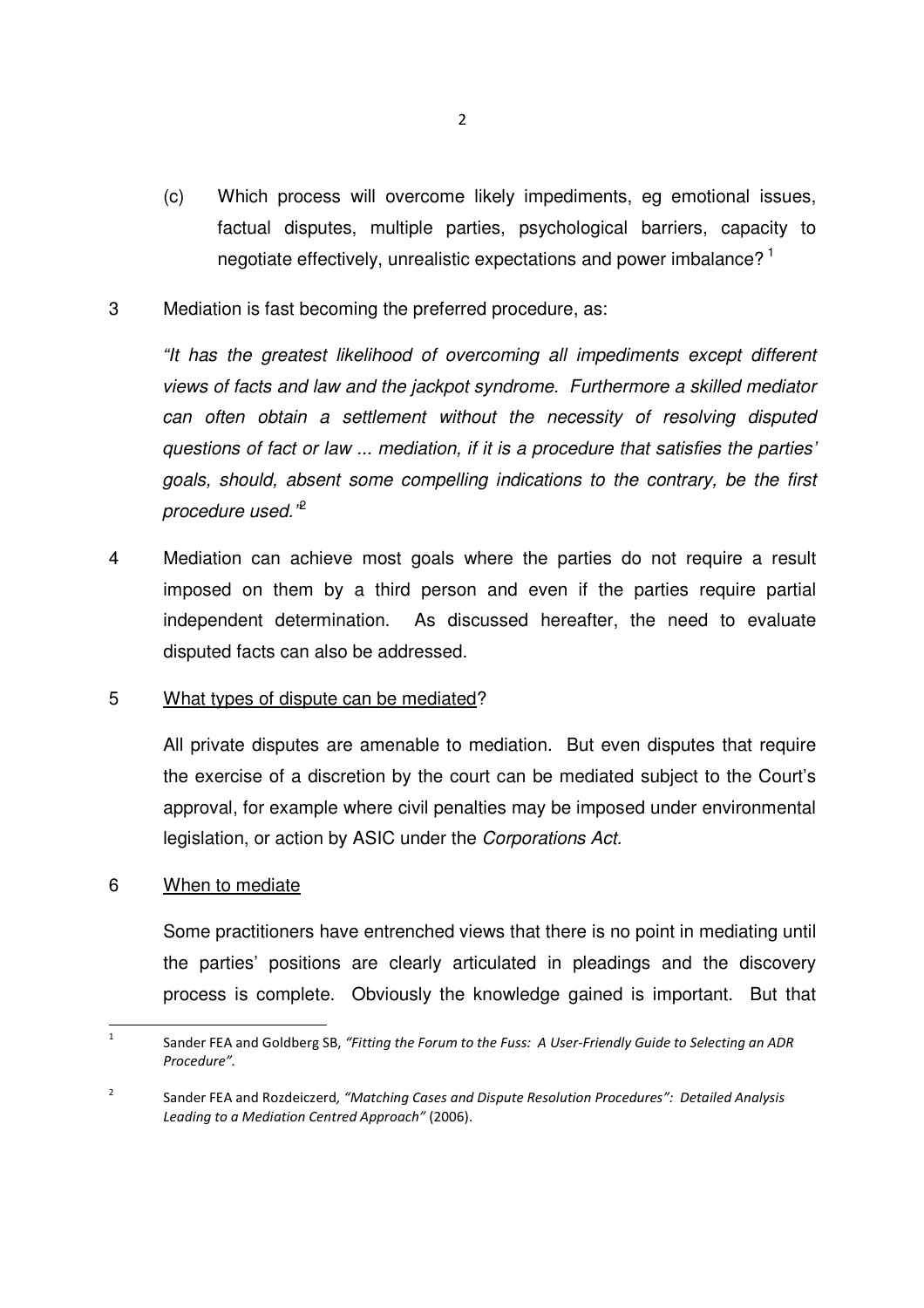doesn't mean parties should wait until vast sums have been expended to achieve that knowledge. Parties can provide draft points of claim/defence and fast track disclosure of documents as part of the mediation process. Some commercial disputes require speed and confidentiality, eg intellectual property issues. The starting point is not litigation unless that is the only process that will reasonably meet the needs of the parties.

### 7 The pre-mediation process

Some mediations proceed without a pre-mediation conference where the advisers are experienced in the process. However, if there are specific impediments then a pre-mediation conference may be important.

For example, if a party is wary about the process, is intimidated by one of the other parties, has reservations about the mediator or wants to understand the procedure proposed by the mediator, a confidential conference with the mediator is an option that works well. The other parties should be advised first to ensure they don't object. If a party objects then ask for a pre-mediation conference with all parties and address the topic again. The mediator can assist to allay concerns;

If there is to be a pre-mediation conference, who should attend? Ordinarily this doesn't occur. But the parties may wish to and should be allowed to attend.

- 8 Issues to address at the conference include:
	- (a) Mediation agreement; who is to prepare it, who is to contribute to the costs of the mediator/venue?
	- (b) Venue, date, time of commencement, whether more than one day needs to be allocated, particularly in the case of multiple parties and where third party process needs to be explored before dealing with the primary dispute;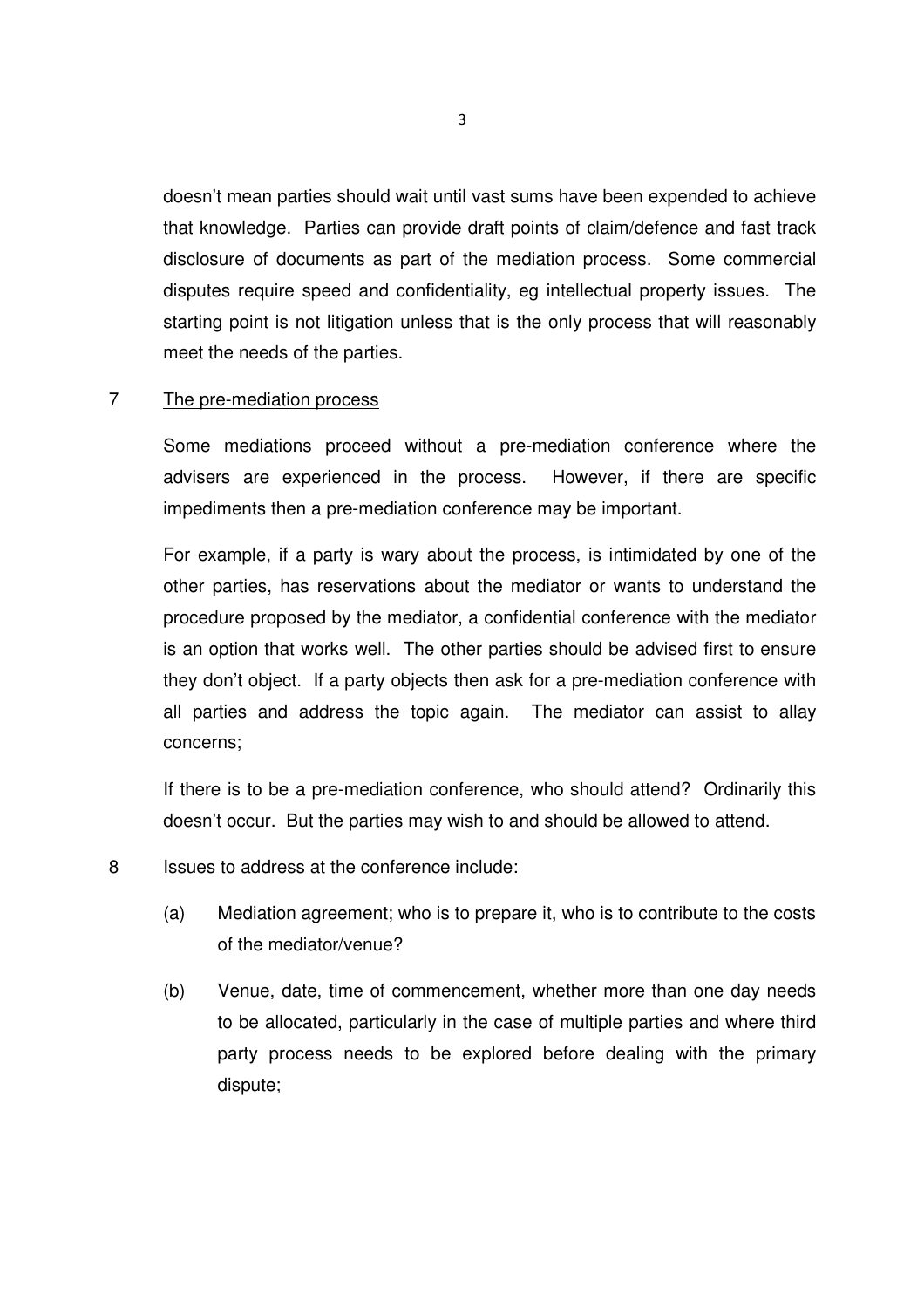- (c) Can the mediator/parties continue past normal working hours if necessary?
- (d) Will the parties be represented by a person having full authority or if not, is such a person available over the phone or by teleconference?
- (e) There is no doubt that success is more difficult to achieve if a person with authority is not present at the mediation. Should your client insist on the attendance of others with authority?
- (f) If insurers are involved, should the insured also attend because of a residual interest or to assist in presenting the insurer's position?
- (g) Do the parties have an open mind about resolution; are they genuine. If a crucial party intends to insist on its costs being paid or to contribute nothing, is the process worthwhile?
- (h) Should some of the parties nevertheless proceed because there is utility in achieving a partial resolution. For example, a third party in proceedings may change its view if the extent of the claim is known?
- (i) Should a party seek an order of the Court that the parties mediate and that the mediator be obliged to report to the Court as to whether the parties have conducted themselves in good faith? This question arises both in the case where a party refuses to mediate and where the parties agree to mediate but good faith is doubted. In either case, the mediation is not necessarily lacking reasonable prospects of success if it is court imposed. Parties often change their minds if the process is conducted appropriately to meet the needs of that party.
- (j) What role does the mediator adopt: facilitation only, advisory opinions or a shade between? You need to know beforehand. The mediator may be prepared to adapt to the wishes of the parties.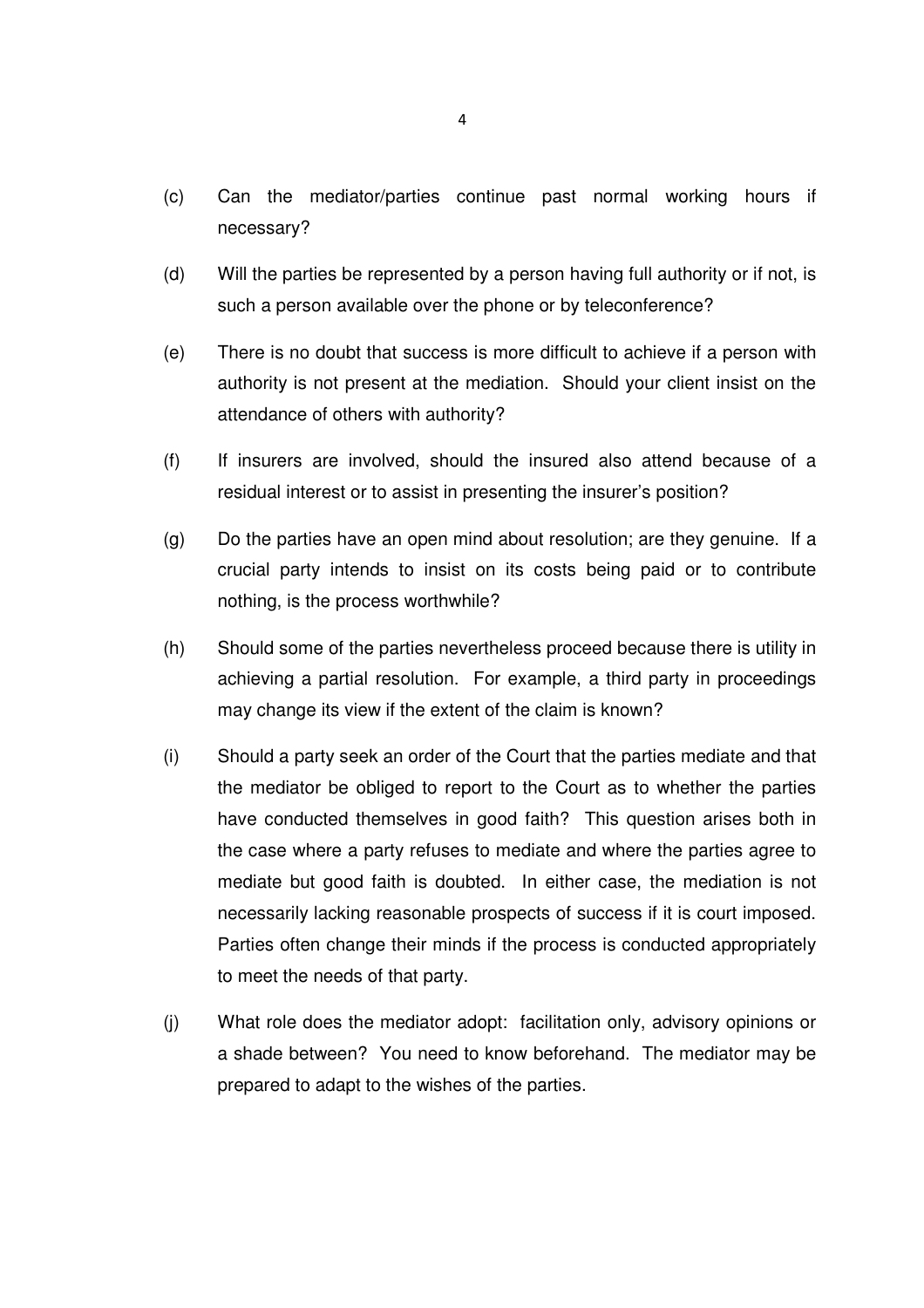- (k) What documents are to be provided to the mediator? Ideally all documents necessary to inform the mediator of the real issues between the parties, not necessarily confined to issues in pleadings but with judicious culling of lengthy documents. That is, no more than is necessary, having regard to the cost of the exercise and the amount or issues in dispute. Usually one party will prepare an index and the others contribute. One party will then provide the book of documents to the mediator. The cost of the exercise and who is to contribute to it may need to be addressed depending on the circumstances. Some documents might be provided confidentially to the mediator. This can be done before or at the mediation.
- (l) Position statements are usually provided, normally short, articulating the real issues, not merely repetitious of the pleadings, and addressing the claims of the parties in money or other terms. Sometimes the person making the claim agrees to provide its position paper to allow the others to respond. However the process should not be allowed to descend into a pleadings type process.
- (m) Should key experts be in attendance at the beginning of the mediation? If parties are wedded to their expert's conclusions the mediator can assist to allow the parties to understand why they are apart. The mediator asks the questions; it is not a process for cross-examination by the lawyers although they can suggest questions. This allows the clients to understand the residual underlying differing factual and other assumptions. Empowered with that knowledge, the clients are often able to assess the risk of adverse factual findings if the matter was to proceed to court.
- (n) Processes can also be explored for neutral evaluation of key witnesses. For example, in conference with only the witnesses and the mediator present where, for example, those persons were present at a conversation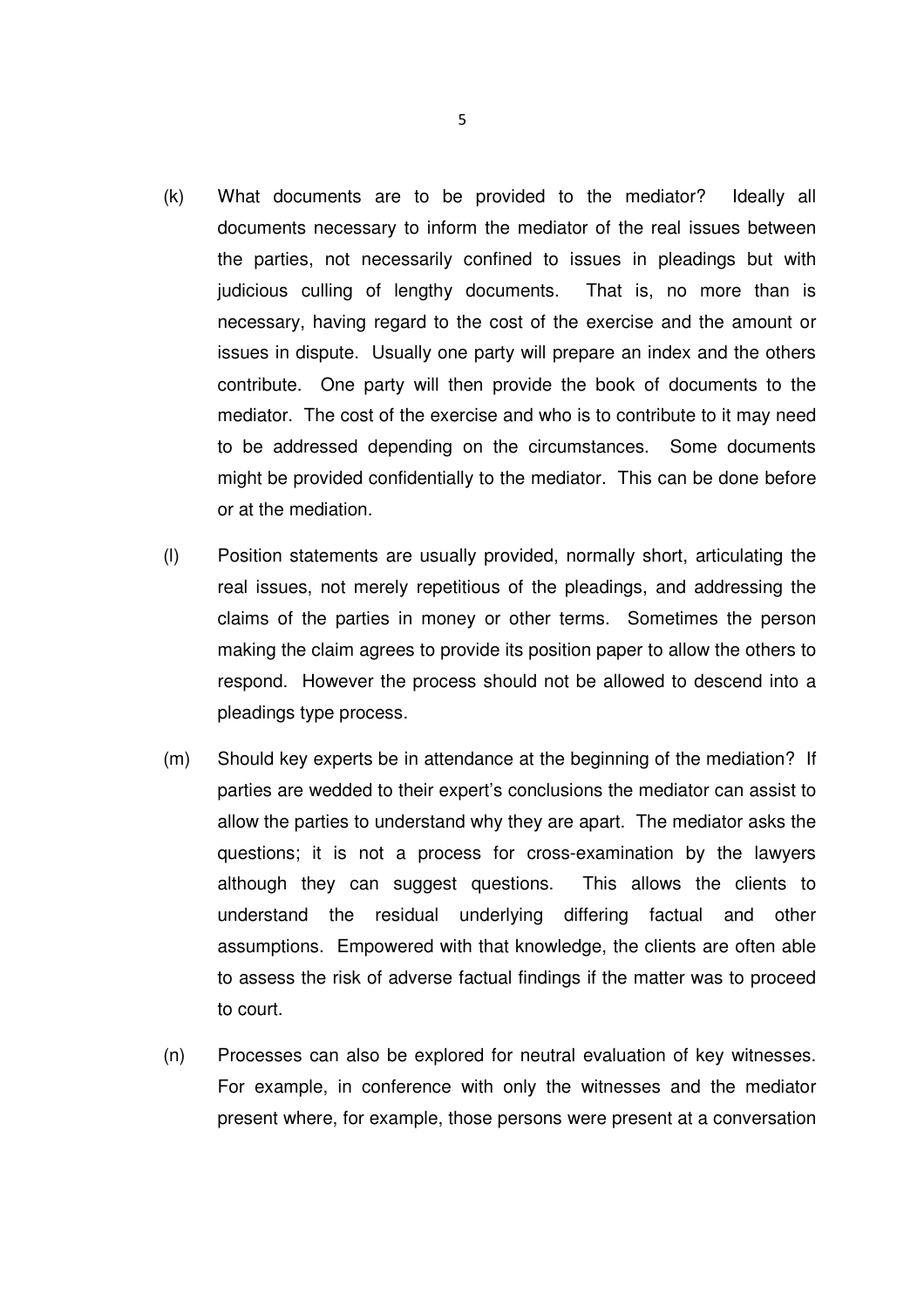where a representation is alleged but disputed in a TPA claim. Evaluation of the process by the mediator in private can then be undertaken. The object is to allow the parties to be better informed to allow risk assessment.

- (o) Usually one party will agree to prepare a draft settlement agreement and provide a copy to the other parties prior to the mediation. Agreed clauses on such issues as CGT, GST, release and indemnity can save valuable time at the mediation. If the formula for resolution is known, the whole agreement can be prepared but for, by way of example, the monetary amount. This process can assist focus on the real issues. If Court consent orders are proposed, the appropriate document can likewise be prepared. The fact that Court approval of a compromise is required does not alter the position, only the terms of the draft agreement or consent order. Thus, ordinarily an agreement subject to Court approval (in the case of a party suffering a disability) will be signed by the litigation guardian and by the legal advisers, all of whom can agree to recommend approval to the Court and use best endeavours to achieve that result;
- (p) Who is going to attend the mediation other than the parties? In some circumstances a party may wish a friend, relative or business adviser to attend. If the other parties object, there are options; for example limited attendance in a break-out room only: access over the telephone if the other person signs a confidentiality agreement. This may change during the mediation if the mediator considers the presence of the person will be beneficial to resolution; commonly, such persons are beneficial to the process;
- (q) Are there any documents in the possession of one party but needed by another to make an informed decision? Merely because the discovery process in litigation has not been reached does not mean parties should refuse to hand over relevant documents reasonably needed by the other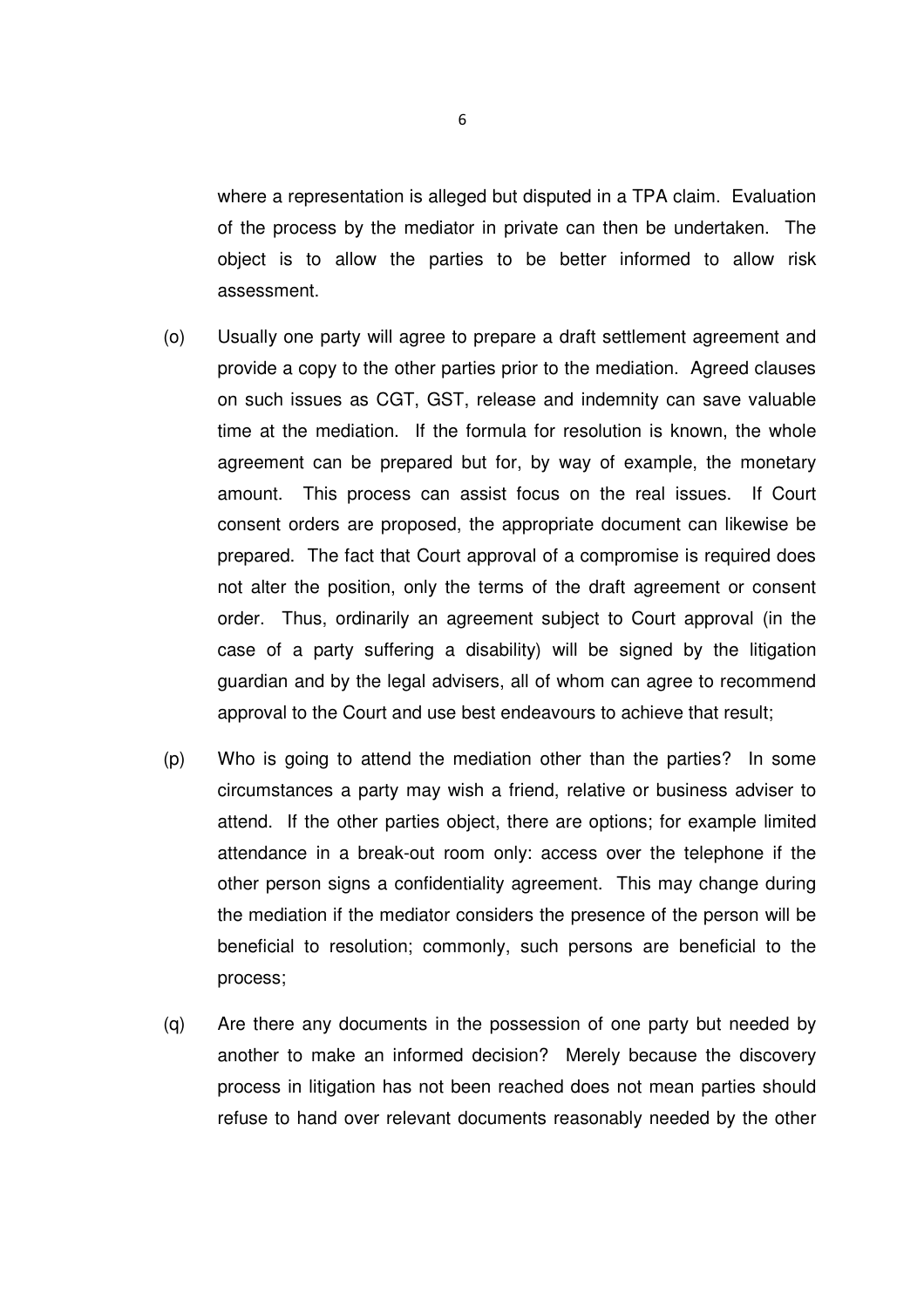to make sensible decisions at the mediation. On occasions where documents are privileged, a party may agree to a limited waiver of privilege solely for the purpose of the mediation either before or at the mediation itself. Identification of an author can be excluded, and the document may be viewed only and returned during the mediation. Or, the mediator may be asked to view the document and make limited disclosure. Sometimes a party may only agree to this process when the other party has shown good faith at the mediation.

(r) Should the parties come to the mediation armed with advice on issues of CGT, GST, stamp duty, business or asset valuation, can the parties agree on an independent adviser? If tax issues will inevitably arise, the mediation will have to be adjourned if the necessary advice has not been obtained before then.

### 9 The mediation process

Usually, the mediation commences with a joint session of all the parties but not always:

- (a) In some cases a party or parties may be unwilling to be in the same room or alternatively, may be prepared to listen to opening remarks by the mediator but adjourn to break-out rooms without speaking to their positions in the joint room;
- (b) The parties may have had extensive prior negotiations and see no need for traversing well understood positions.

If appropriate, a prior meeting can be held between the advisers to discuss the utility of a joint session and to discuss an alternative process.

# 10 If a joint meeting does take place, what should be said on behalf of a party?

First, it is inadvisable to take the opportunity to address another party directly. The advisers of the other party may object. The mediator will probably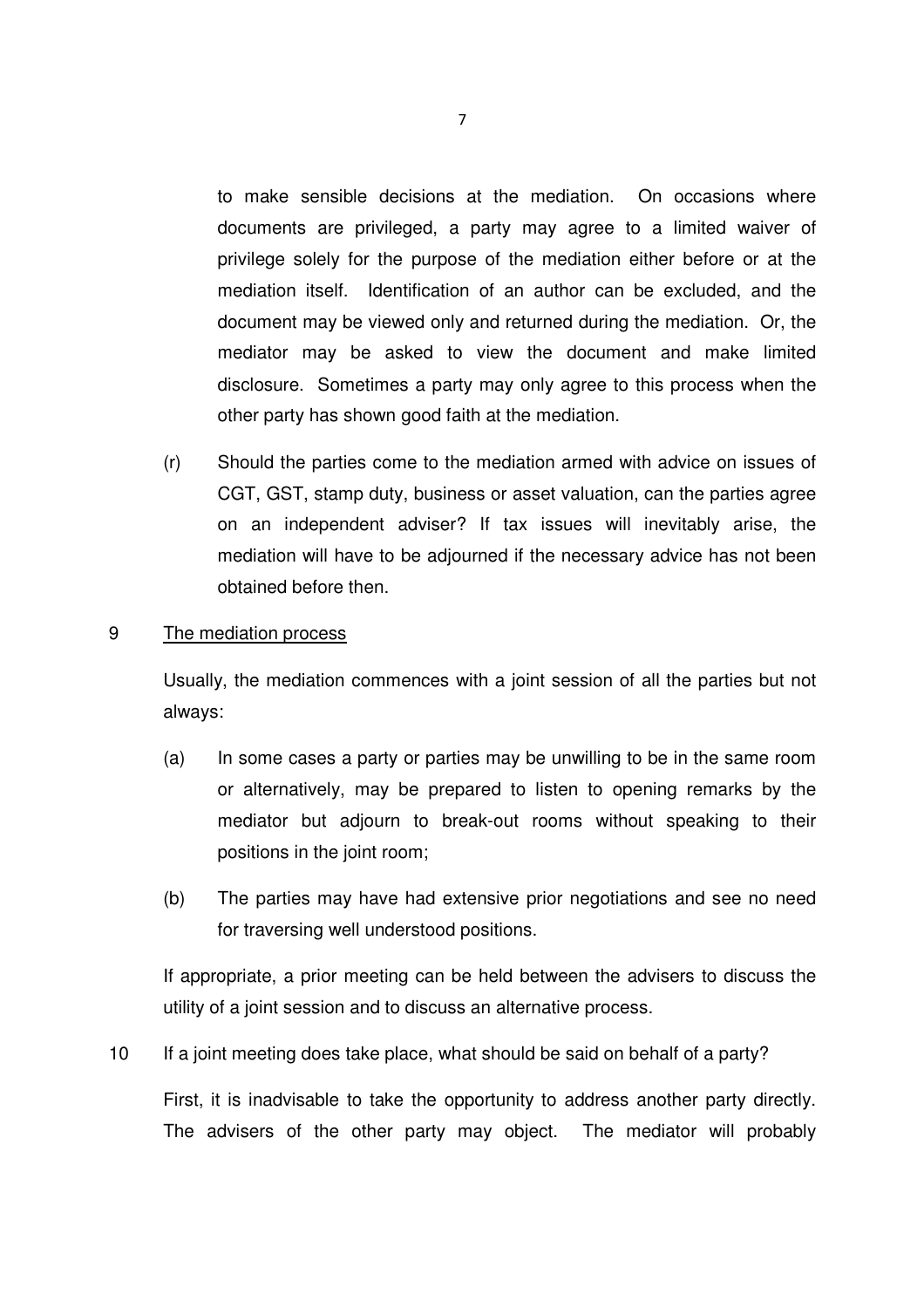discourage it. If it is done, invariably the party will protest, engage in argument and the session can end in turmoil – not a good start!

- 11 Second, what is said and how it is said could help to make or break the mediation. The process is not adversarial. If the parties are there in good faith, they want the mediation to be successful if reasonably possible. That is not to say strengths of the parties' positions should not be highlighted albeit softened by concluding comments about good faith. If a party has strong views, its position can be communicated at the pre-mediation conference. Often, if justified, the parties will continue with the process knowing that party's position.
- 12 Should the parties themselves speak at the joint session? Some parties want to speak directly to the other parties, not just through their legal advisors, and should be allowed to do so provided there is no detriment to the mediation process. After all, it is the parties' mediation, not the advisers nor the mediator's. On occasions the legal adviser speaks first then invites the party to comment on matters previously agreed on. If unsure about what to do, the party can enlist the mediator's help before the joint session.
- 13 In some cases, there can be a positive benefit in allowing the other party to gauge an opponent's credibility. For example, in the case of an insurer who knows nothing of the opposing party a credible statement on specific and important issues can be devastatingly effective. In other cases, a well-timed and genuine apology by one party can change the mood of the other party. Alternatively, a party's statement that he or she is sorry that something has happened (even if it is not their fault) can be helpful. All these possibilities can be discussed if necessary with the mediator before the joint session.
- 14 In other cases, it might be important to have a key witness at the mediation. If it is alleged that an employee made a representation which gives rise to the claim by another, again a credible, short statement can be important. If it is important to the parties, the mediator can be asked to speak to the witnesses alone and provide an appraisal of a party's witness in private. If a party's witness makes a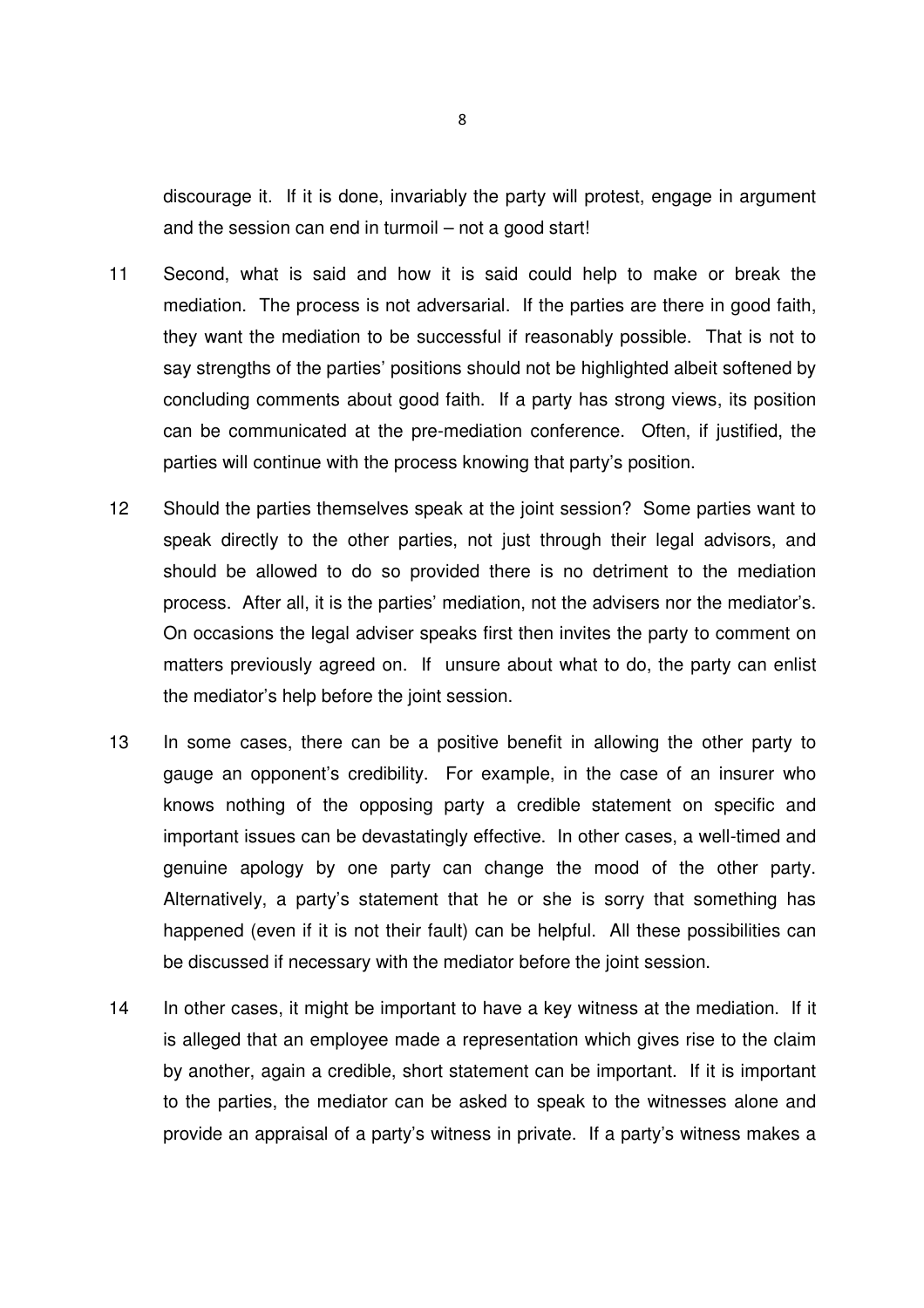concession in such a session when discussing a critical conversation, it is better to know at the mediation. Likewise, if the witness clearly appeared uncomfortable when in the presence of a credible assertion by the other witness, the mediator can report on the effect it had on the mediator as a third party unbiased observer.

- 15 There are some advisers who subscribe to the view that a mediation is not a forum for discussion about the facts or the law because "that is for the Court process". That view is misconceived and assumes that mediation is confined to negotiation processes only. If that view is put, the assistance of the mediator can be sought to overcome the resistance. However there are sometimes cases where the parties agree that they need only a facilitation negotiation process.
- 16 The joint session is also useful to explore what the other parties want. In the case of continuing commercial or other relationships, money is not necessarily the objective but even if it is, the potential terms can vary widely. For example, time to pay is but one consideration. Method of payment could be a percentage increase in goods supplied, variation of interest terms, provision of services, to mention but a few. The relationship between the parties will define the possibilities. The parties' preferences need to be understood before embarking on solutions. Valuable time can be wasted on solutions which will never be accepted by one of the other parties.
- 17 Even where the parties do not want a joint session, it may be appropriate to have one, but limited to opening remarks from the mediator. This often helps to establish an appropriate atmosphere. Issues raised will include confidentiality, the process proposed, the need for good faith and to establish the level of understanding the mediator has of your case. It must be remembered that the mediation is an alternative to a formal process which addresses the parties rights and obligations. They are entitled to a process which can be seen by them to be a suitable replacement and which is respectful of their needs.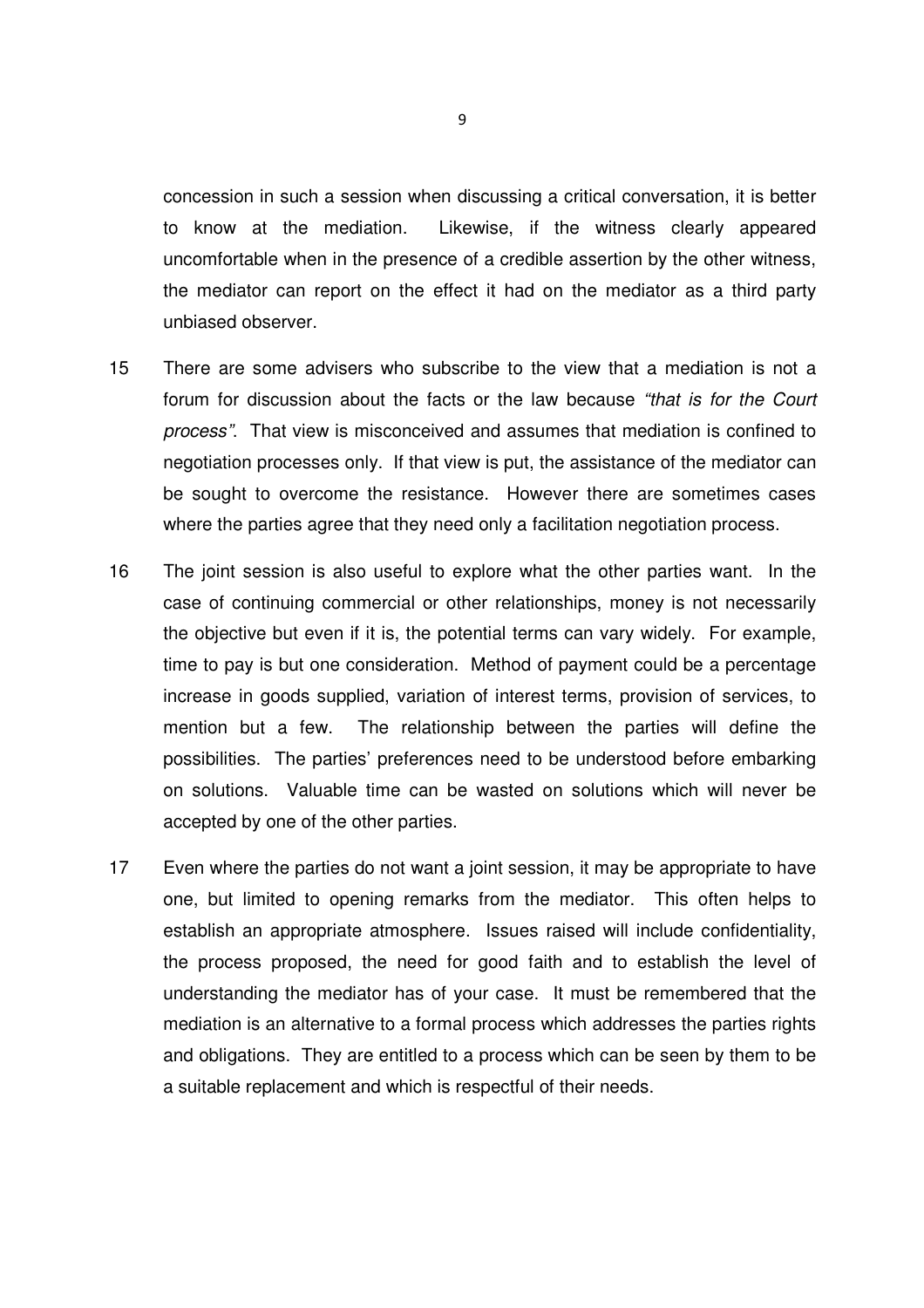- 18 The continuing process after a joint session should be flexible depending on what is needed to meet the parties expectations and to overcome barriers. In private session with the mediator there is an opportunity to discuss merits if needed and to ensure confidentiality of those issues which are not to be divulged to others. The mediator can be educated on important merit issues that justify the position a party takes.
- 19 At some point in the mediation the mediator may suggest a conference with the parties absent legal advisers. There may be reasons for not doing so. However, if the parties agree, the process is usually effective in breaking deadlocks. In cases where the parties themselves are working cooperatively to achieve a solution this will not be necessary. In such cases the mediation might never move out of joint session. Where it is appropriate, usually the party/mediator conference will only occur because there is no alternative. However, multiple such conferences may only alienate the parties, so timing is important. The mediator should explain to the parties how the session will be conducted.
- 20 If deadlock occurs, that is not necessarily the end of the mediation depending on the reasons. Some mediations are adjourned:
	- (a) to 'allow the dust to settle';
	- (b) to ensure the parties have thought through a proposed agreement;
	- (c) because parties are tired/emotional and are not making informed decisions;
	- (d) to obtain further information/advice/documents;
	- (e) to allow an issue of law to be determined by an expert or the court or to be arbitrated by fast track process;
	- (f) to allow a third party to be contacted to join the mediation;
	- (g) to allow a formal document to be prepared;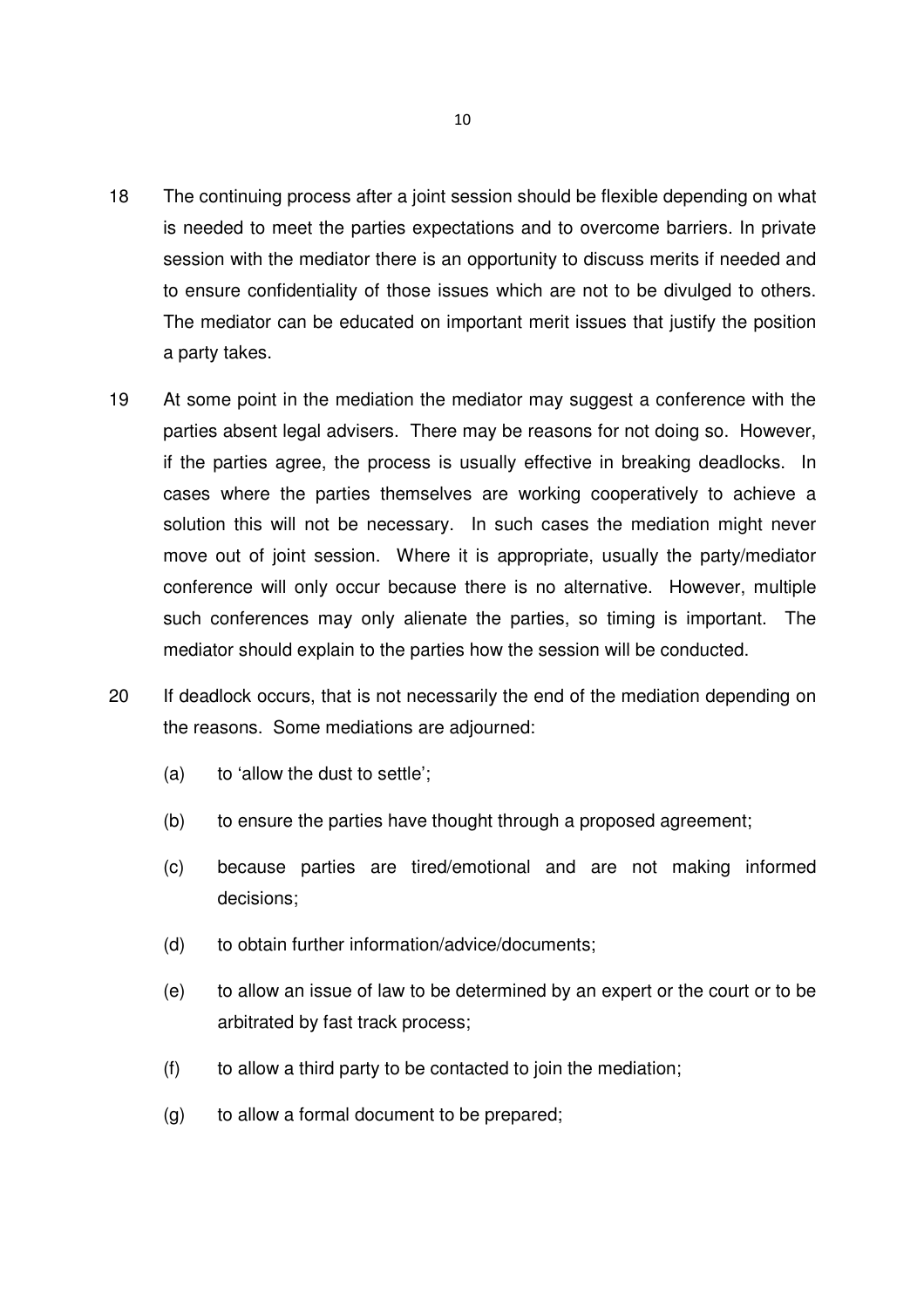- (h) to allow confidential discussion by the mediator with a person with greater authority in the case of a corporate client.
- 21 If resolution occurs it is wise to agree that nothing is binding on the parties until either:
	- (a) a binding heads of agreement is signed;
	- (b) a final formal document is signed at the mediation.

Generally it is best that the parties sign a binding document at the mediation. If not done, there is a risk that parties will be influenced by persons outside the process who know nothing of the mediation process and why the solution is practically and commercially sensible. If this cannot be done, it is wise to keep the mediation open to deal with any issues arising out of the wording of the document. Often problems can be dealt with over the phone.

22 In complicated commercial cases it may be necessary to adjourn to prepare a detailed formal agreement even though the parties have not yet agreed on the essential items. This process helps focus on the issues that remain for decision having regard to such issues as tax effectiveness and the "bottom line" for the client.

### **Conclusion**

23 Perceptions as to the role of mediation and how it should be conducted vary widely, however once it is recognised that the goal must always be to meet the needs and expectations of the parties, the correct process for a particular mediation can be crafted. Particularly in cases where the only issue is a claim for money and the parties had no relationship prior to the dispute, it is necessary to meet the need to enable informed decisions by the parties. This may mean that the parties need to address the merits of the case, understand the formal assumptions made by their experts and make their own assessment of critical witnesses, albeit that this may not be the norm. In such cases, the parties should